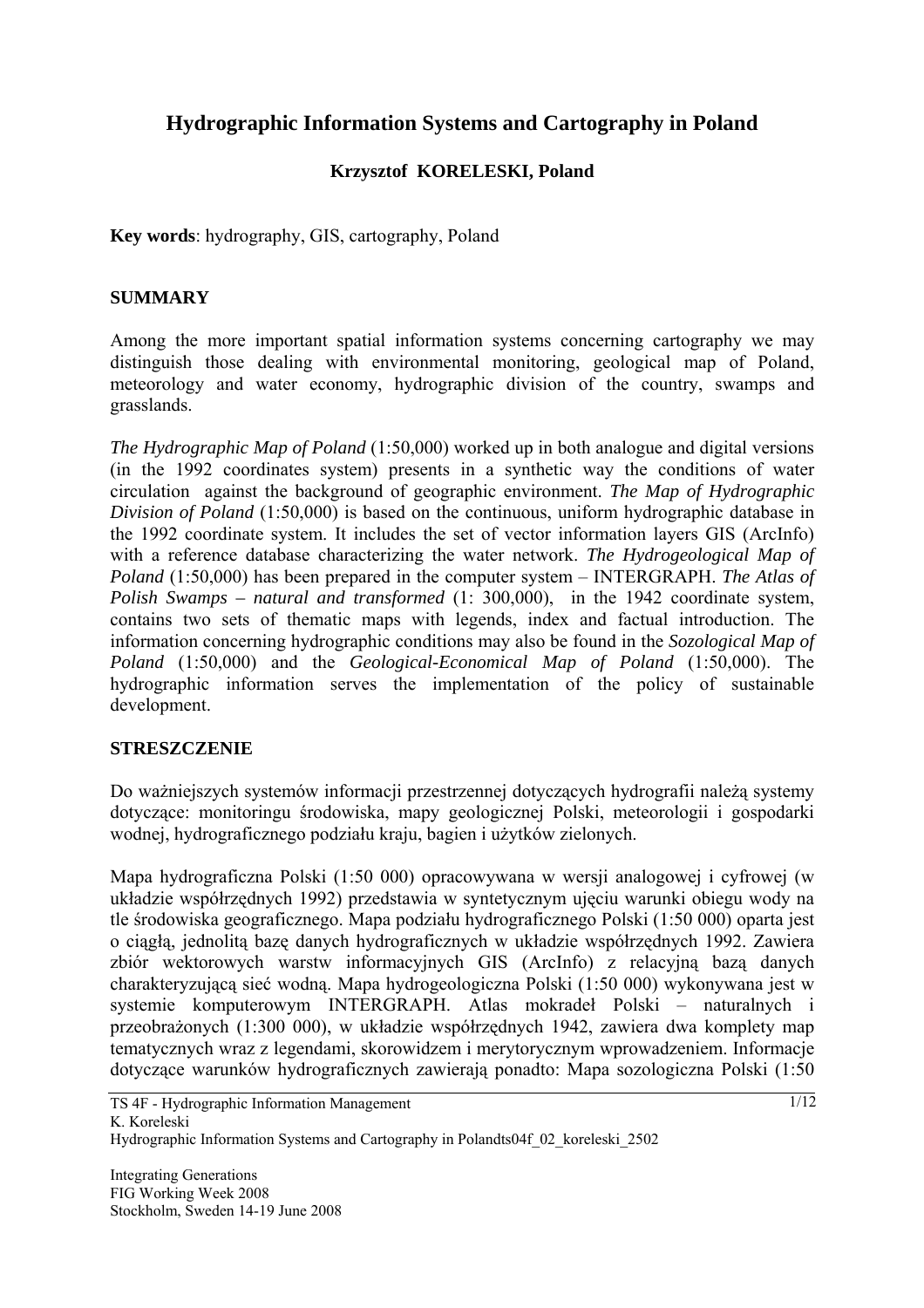000) i Mapa geologiczno – gospodarcza Polski (1: 50 000). Informacje hydrograficzne służą realizacji polityki rozwoju zrównoważonego.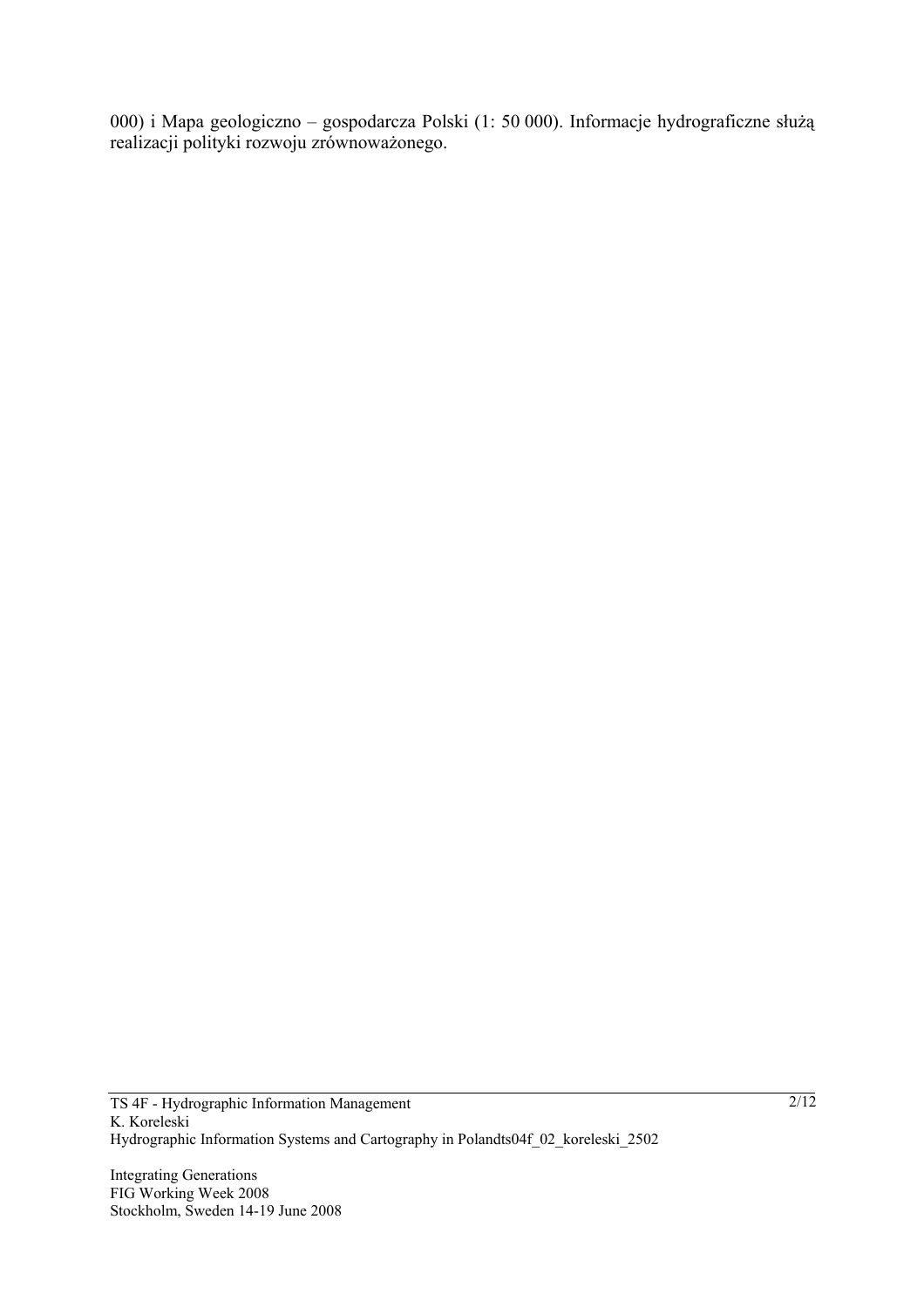## **Hydrographic Information Systems and Cartography in Poland**

### **Krzysztof KORELESKI, Poland**

### **1. INTRODUCTION**

A rational use and management of an area has to be based on a good diagnosis of the state of natural environment resources and the direction of changes that the environment undergoes. To achieve this goal we use databases, spatial information systems and environmental maps concerning different physiographic elements, such as: existing rocks, soil, water, air, plants, etc. The most common numerical data used in spatial planning practice comprise information regarding soils, geology, climate, hydrology, environment monitoring, protected areas, contaminated areas, areas threatened by flooding, etc. The data are mostly obtained from the processed aerial and satellite photographs, in the form of numerical models or numerical ortophotomaps [Koreleski 1997, 1999, 2001] presenting relief, land use structure, etc. Big amount of information comes from the processing of various traditional, (analogue) maps, atlases and studies.

The significance of the information concerning hydrological and hydrographic conditions for Polish economy is special, as the country belongs to the poorest in Europe when it comes to water resources counted per one inhabitant (1,5 thousand cubic meters, with the European mean value of 4,5 thousand cubic meters per person). Central Poland is also liable to a process called "stepping". Adding to this the not–very–good state of cleanliness of surface water – flowing and stagnant, as well as sea- coastal water – the quantitative and qualitative water resources of the country require a particularly precise monitoring as well as taking adequate preventive measures for the improvement of country's water balance and management.

This paper presents an outline of the existing Polish spatial information systems and cartographic studies related to the water conditions issues, with special regard to hydrographic aspects.

#### **2. DEVELOPMENT OF POLISH HYDROGRAPHIC CARTOGRAPHY**

The below presented outline of the evolution of Polish hydrographic cartography bases on the book edited by Pasławski [2006] as well as the author's own materials.

The first image of the water network of the country had been brought by two maps *The Hydrographic Chart of the Polish Kingdom* (at the scale of about 1: 1,000 000) of 1850 and *The Hydrographic Map of Old Slav Lands; the North-Western Part* (the 1: 2,000 000 scale), of 1882. The next – *Review Hydrographic Map of the Republic of Poland,* at the scale of 1:750 000 appeared only in the mid – war period in 1925.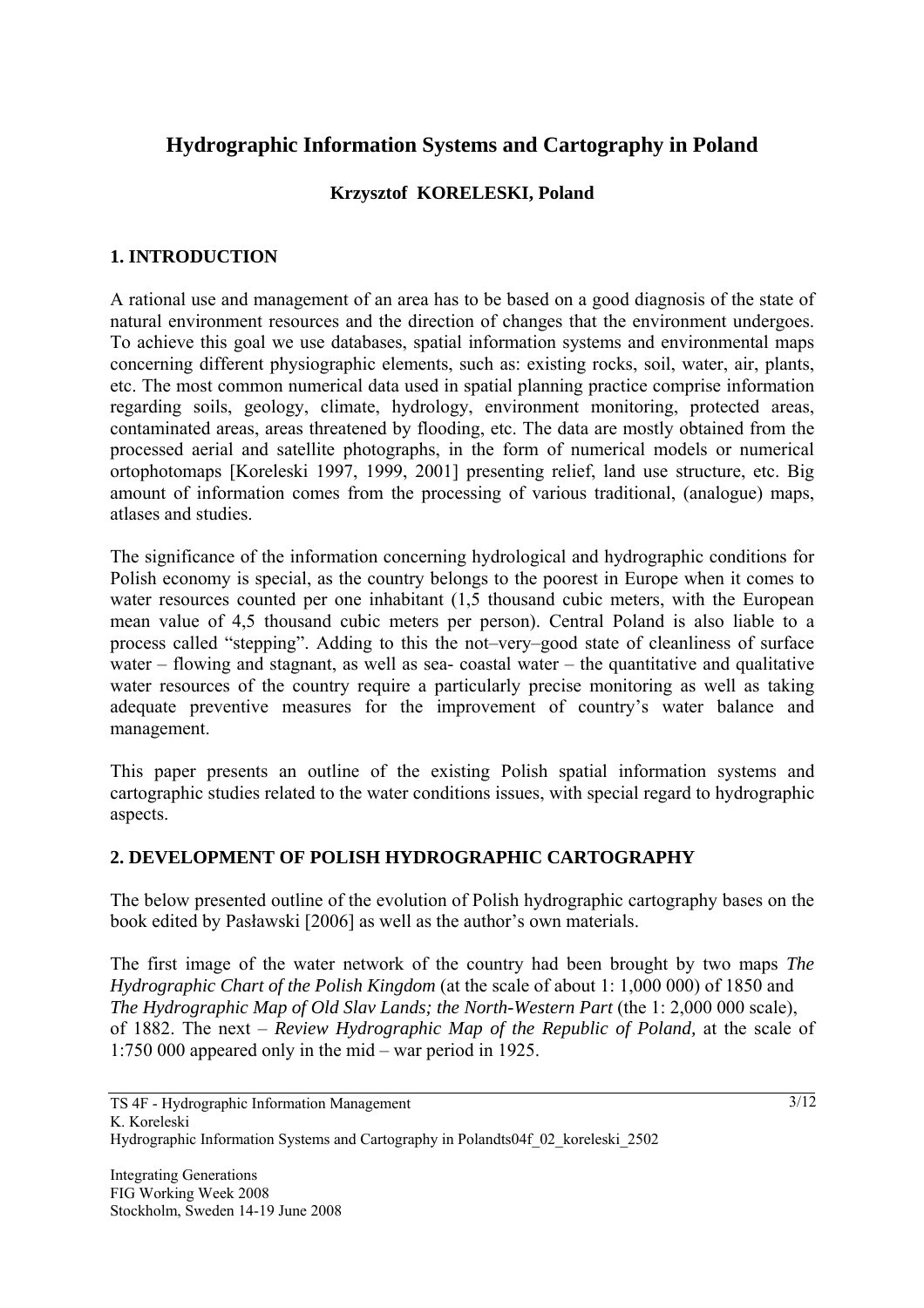A review picture of the hydrographic network is presented in *The Polish Land Use Review Map*, 1:1,000 000, of 1957, authored by Uhorczak [1969]. It has been accomplished through photographic diminishing of the chosen elements of a mid-war topographic map at the scale of 1:1,000 000. The obtained surface water picture shows the differentiation of water network density and thus the degree of irrigation of various regions of the country.

The detailed inventorying of Polish water resources was initiated by hydrographic mapping combined with geomorphological mapping. The hydrographic mapping conducted in the years 1951 – 1968 comprised about 19% of the country's area, but resulted in only forty – some two– and three–colour sheets of *The Hydrographic Map of Poland* 1:50,000, mainly from the neighbourhood of Białystok, Toruń and Bydgoszcz (5% of country area coverage). The work on a detail hydrographic map was undertaken again at the turn of the seventies and eighties of the  $20<sup>th</sup>$  century [Galon 1983]. The new map began to appear in1984 on the foundation of a topographic map of the1965 coordinate system. For ten years 100 sheets have been published. In 1994 the 1965 coordinate system was for a short time replaced with the 1942 system and then in all civil cartography the 1992 system came into use. The introduction of a vector map (VMap L2) into official cartography in 2004 caused the change of topographic foundation of the hydrographic map.

*The Hydrographic Map of Poland* 1:50,000 has in the course of its 50–year – long history undergone evolution in its content and graphic shape. Initially, it only presented the picture of surface water related to lithology, and point information concerning underground water. A contemporary version of the map shows in a comprehensive way the conditions of water circulation: characterizes surface water and underground water (to the first level), ground permeability, contains also more information about objects and phenomena of water management, e.g. about water quality. The latest changes in the map content are connected with the necessity of adjusting Polish legal regulations regarding environment protection to the requirements of the European Union. The coverage of the country with the hydrographic map amounts to more than 50%. It is being prepared in two versions – analogue and digital.

In the fifties and sixties of the  $20<sup>th</sup>$  century the hydrographic map was accomplished by the Institute of Geography of the Polish Academy of Sciences in Toruń and Cracow in cooperation with many other scientific centres. At present it is published by the Head Office of Geodesy & Cartography of Poland, according to the concept worked up by the team consisting mainly of the representatives of the Faculty of Geographic and Geological Sciences of the Adam Mickiewicz University in Poznań, as well as the representatives of other geographical centres and the Poznań enterprises – GEPOL and GEOMAT.

During the break in the work on the 1:50,000 scale map, i.e. in the seventies of the  $20<sup>th</sup>$ century, two important cartographic studies came into being.

The first one is a 57– sheet *Hydrographic Division of Poland* 1:200,000, published in 1980. Due to its very limited range of content it cannot substitute a detailed hydrographic map of the whole country. It presents the surface water against the background of lithology, whose colours inform about the degree of permeability of individual rocks. To prepare this study topographic maps at the scale of 1:  $100,000$  and 1:  $25,000$ , as well as a 1:  $300,000$  – scale geological map have been used.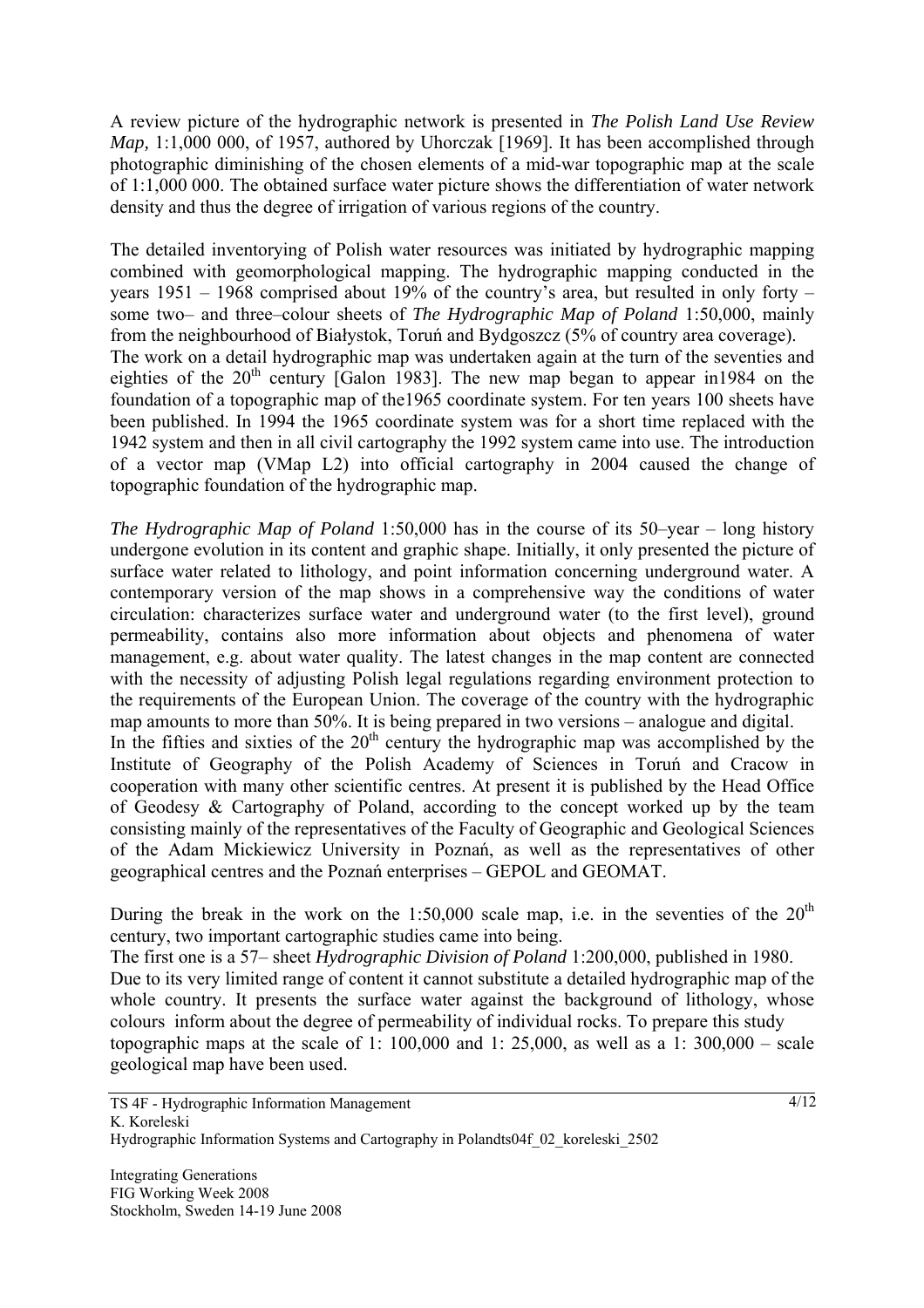The view of the surface water phenomena is also included in the *Review Hydrographic Map of Poland* 1: 500,000 from the years 1975 – 1980. The highly detailed presentation of the water network allows us to draw conclusions concerning the geomorphological features of the areas, and the issues described may be related to both the water itself (e.g. the flows) and the accompanying phenomena (the range of catastrophic floods, the areas of significant changes in water conditions caused by anthropopression).The thematic content of the map is accompanied by the detailed, but clear hypsometric foundation. The map has been edited on 11 sheets of two different sizes.

In 1987 appeared *The Hydrological Atlas of Poland* which offers a comprehensive presentation of the country's water resources, their circulation against the background of other constituents of natural environment. For the first time a scale of 1: 1,500 000 has been used as the main scale for the presentation of the most important issues in the atlas of Poland. The atlas includes also a 9–sheet review hydrographic map at the scale of 1: 500,000. The content has been based on the observations from the years 1951–1970. The second book of the atlas contains source data and the descriptions of the map – making methods.

## **3. INFORMATION CONCERNING WATER IN THE SPATIAL INFORMATION SYSTEMS (SIS)**

In the last years one may observe a dynamic development of SIS (GIS and LIS) in management and administration. Such systems make possible conducting automated analyses of any spatial data reduced to the numerical form. The advantage of these systems – as a tool supporting decisions in land development and protection – over traditional studies results from the possibility of current automated assessment of changes occurring in space.

The more important systems of spatial information in Poland concerning hydrography and other water problems comprise [Koreleski 2003, 2005]:

- − information system of environmental monitoring (soils, water, air)
- − information system for the needs of the *Geological Map of Poland*
- − information system for meteorology and water management
- − information system for the needs of hydrographic division of the country
- − information system concerning swamps and grasslands.

The national environment monitoring system is connected with the European Environment Information and Observation Network (EIONET) which is a branch of the European Environmental Agency (EEA). The Polish EIONET structures comprise, among others, the Chief Inspectorate of Environmental Protection, the Institute of Meteorology and Water Management, the Ministry of the Environment. The EU Census Bureau (Eurostat) collects through questionnaires comprehensive information about water (water management, water protection).

Information systems for the needs of the *Geological Map of Poland* or the *Map of the Hydrographic Division of Poland* serve mainly the preparation of their analogue version.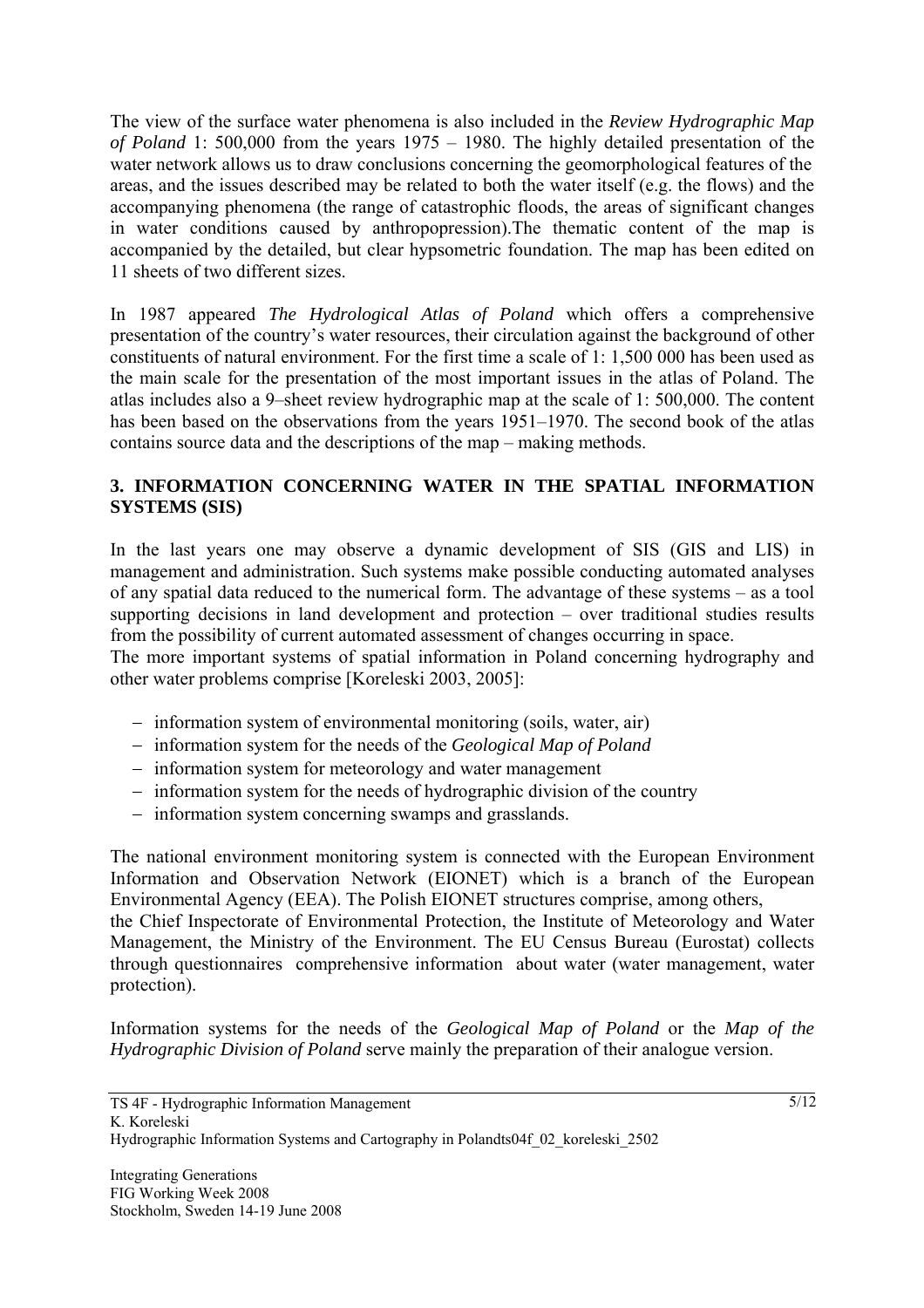The intrinsic information concerning water objects, conditions of water occurrence, water circulation and management may also be found in information systems for meteorology and water management, sozology, as well as the information systems regarding swamps and grasslands (SIMUZ – SIP).

Apart from field studies, the processed aerial photographs and satellite images are the basic source of information about water conditions.

## **4. REVIEW OF MAPS CONCERNING WATER CONDITIONS**

The review below presents the main contemporary cartographic studies (detailed maps and atlases) concerning water conditions, with special regard to hydrographic maps.

*The Hydrographic Map of Poland* (1: 50,000) – in analogue and digital versions – is a thematic map offering a synthetic presentation of the conditions of water circulation against the background of geographic environment. The content of the map includes detailed information concerning:

- − topographic watersheds
- − surface water
- − underground water outflow
- − ground permeability
- − water management objects and phenomena
- − discharge gauging station

The numerical map has been worked up in GIS, which meets, among others, the following requirements:

- − has a layer structure (each of the layers contains vector objects from the specified thematic range) as well as a descriptive database
- − offers a possibility of exchanging information with other GIS systems
- − enables the adjustment of the projection and the system of coordinates of a numerical map to the national system of spatial reference currently in force in Poland
- − allows to print the map in the CMYK system
- − offers a possibility of combining the neighbouring sheets into bigger vector areas.

The raster foundations of combined situation and relief have a minimal resolution of 508 dpi. The cartographic image is a precise, vector representation of an analogue map – created through the transformation of each element of a numerical map into a sign (a group of vector objects constituting the image in accordance with the pattern of the pre– arranged sign). In the organizational process of the creation of the hydrographic map we are dealing with the editor, the contractor and consultants.

The map is commissioned and edited by Chief Geodesist of the Country and the Voivodship Marshal. The contractor is understood as the team of geographers–hydrographers,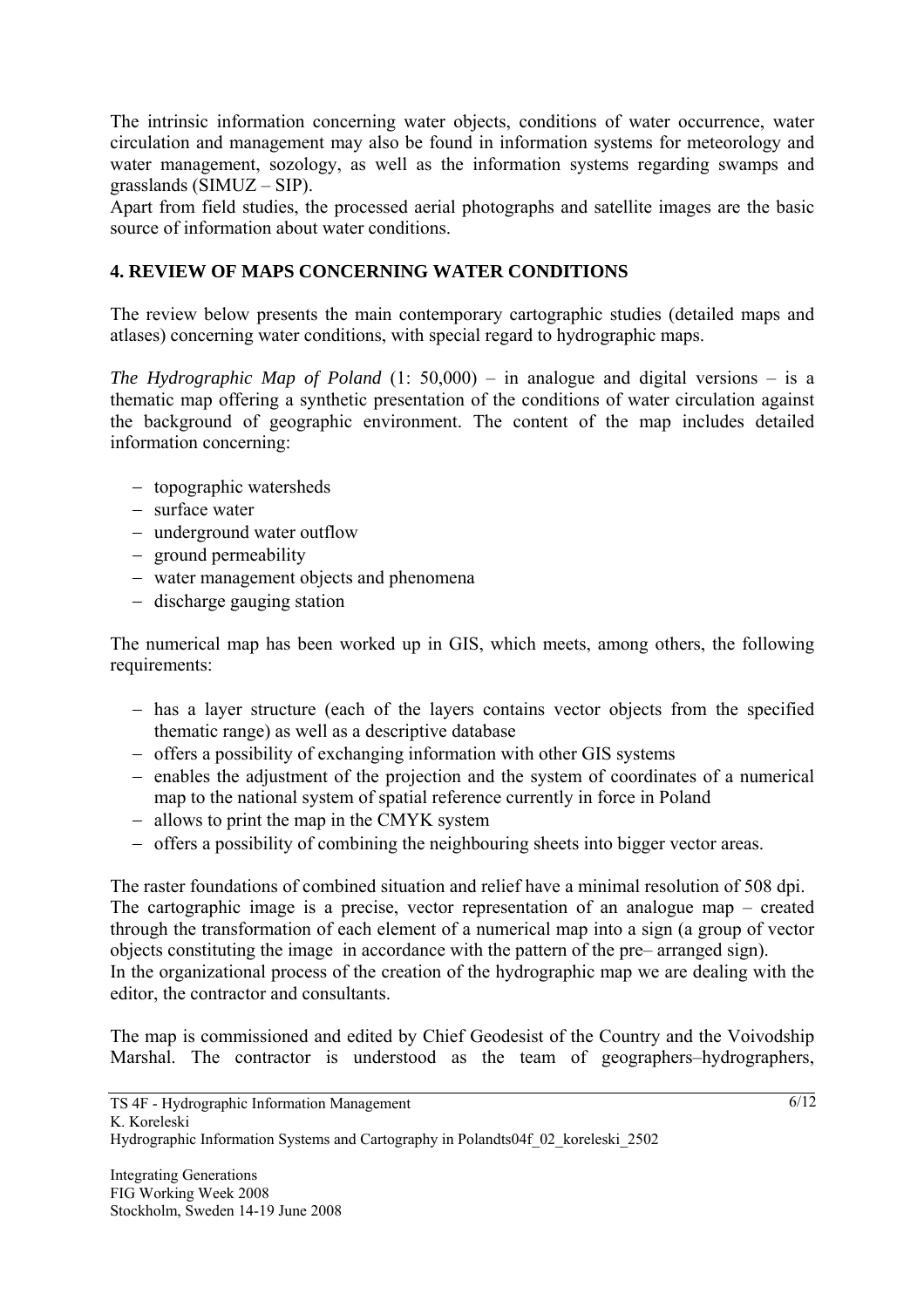cartographers and geodesists cooperating with specialists in the fields of hydrology, water management and computer science.

Apart from the chief scientific consultant, who supervises the content of all sheets of the hydrographic map, its layout and the content of the commentary, there is a regional scientific consultant – responsible for the factual content of the map and commentary in the chosen region. The scientific consultant of the sheet is in turn responsible for the preparation of the given sheet of the map.

There is a rule that the updating of each sheet of the hydrographic map is conducted, depending on the needs, every 5 to 10 years.

By the end of 2006 the total of 554 sheets of the *Hydrographic Map* have been accomplished, covering 51% of the area of Poland. Recently the sheets have been done on the VMap L2 foundation, basing on new technical directives GIS–3.

*The Map of the Hydrographic Division of Poland* at the scale of 1: 50,000 is prepared by the Institute of Meteorology and Water Management under the auspices of the Ministry of the Environment and financed by the National Fund for Environmental Protection and Water Management.

The map presents:

- − the uniform, continuous hydrographic database for the whole area of Poland in the 1992 coordinate system
- − the set of vector informatics layers GIS (ArcInfo) with a reference database (full geometric and descriptive characteristics of the water network and river catchments)
- − the basis for the creation and periodical updating of thematic layers in the range of water management, hydrography, geology, protection of nature, etc.
- − the visualization and cartographic presentation of hydrographic data of varied thematic range, in the catchment system.

The sources for this map are the topographic maps (1: 50,000) in the 1942 coordinate system, diapositives of water network and relief maps, maps of the division into hydrographic units. The informatics layers (ArcInfo coverage) comprise:

- − marked streams, i.e. such for which catchments have been pointed out ( rivers, streams, canals, ditches, etc.)
- − marked lakes (lakes, reservoirs, ponds)
- − catchments (in the hierarchic system)
- − unmarked streams, i. e. such that can, if necessary, be moved to a marked layer, after their catchment has been pointed out
- − unmarked lakes.

The reference database comprises mainly:

 $7/12$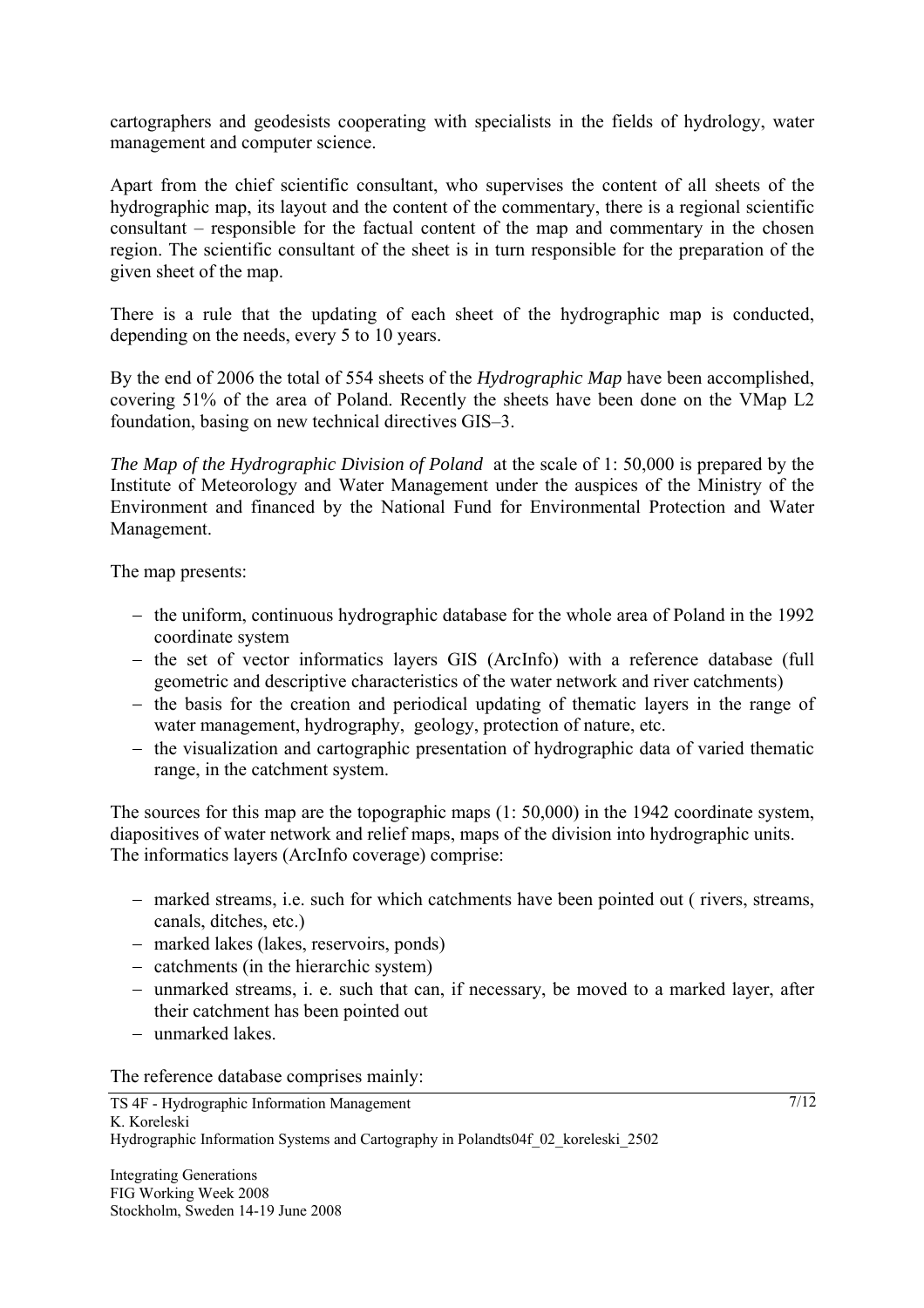- − marked streams sections, with the description of their character, type, kind, width, length, etc.
- − watersheds with their category, length, course, type
- − catchments their perimeter, area, type (e.g. bifurcating, with no surface outflow)
- − characteristic points on streams (e.g. water spring) and watersheds (e.g. water gates)
- − lakes their area and perimeter
- − hydrographic identifiers of streams and catchments
- − vocabulary index names of catchments, streams, lakes.

*The Sozological Map of Poland* (1: 50,000) presents human influence on natural environment. Works on a serial *Sozological Map of Poland* began in 1990. In scientific and organizational respect it is related to the *Hydrographic Map of Poland* (1: 50,000), which is advantageous for the uniformity of both maps. *The Sozological Map* contains a lot of factual content from the range of hydrography and water management, such as water intakes and protection zones, areas threatened by river or storm flooding, water contamination.

The content concerning degradation of surface water comprises information about:

- − sewage discharge (place of outflow, character)
- − exceeding surface water contamination indices (physical, chemical, bacteriological)
- − quality of surface water in gauging stations (cleanliness classes, exceeding cleanliness norms)
- − contamination of coastal water (river water, industrial, municipal and agricultural sewage discharge, etc.).

The content referring to the change in water conditions concerns mainly the anthropogenic influence on the rivers and water reservoirs regime – comprising such information as:

- − swollen surface water
- − industrial water reservoirs
- − fish-breeding ponds
- − other artificial water reservoirs
- − the loss of hydraulic links ( long–lasting lowering of underground water surface causing the loss of contact with river water, tightly built–up river beds)
- − anthropogenic distortions of the hydrological regime of the stream
- − stream beds artificially transformed.

The content concerning the degradation of underground water comprises such information as:

- − grounds particularly susceptible to infiltration
- − contaminated underground water (mainly on anthropogenic lands in non–seweraged settlements)
- − direction of contamination transport in underground water (the direction stated or suspected)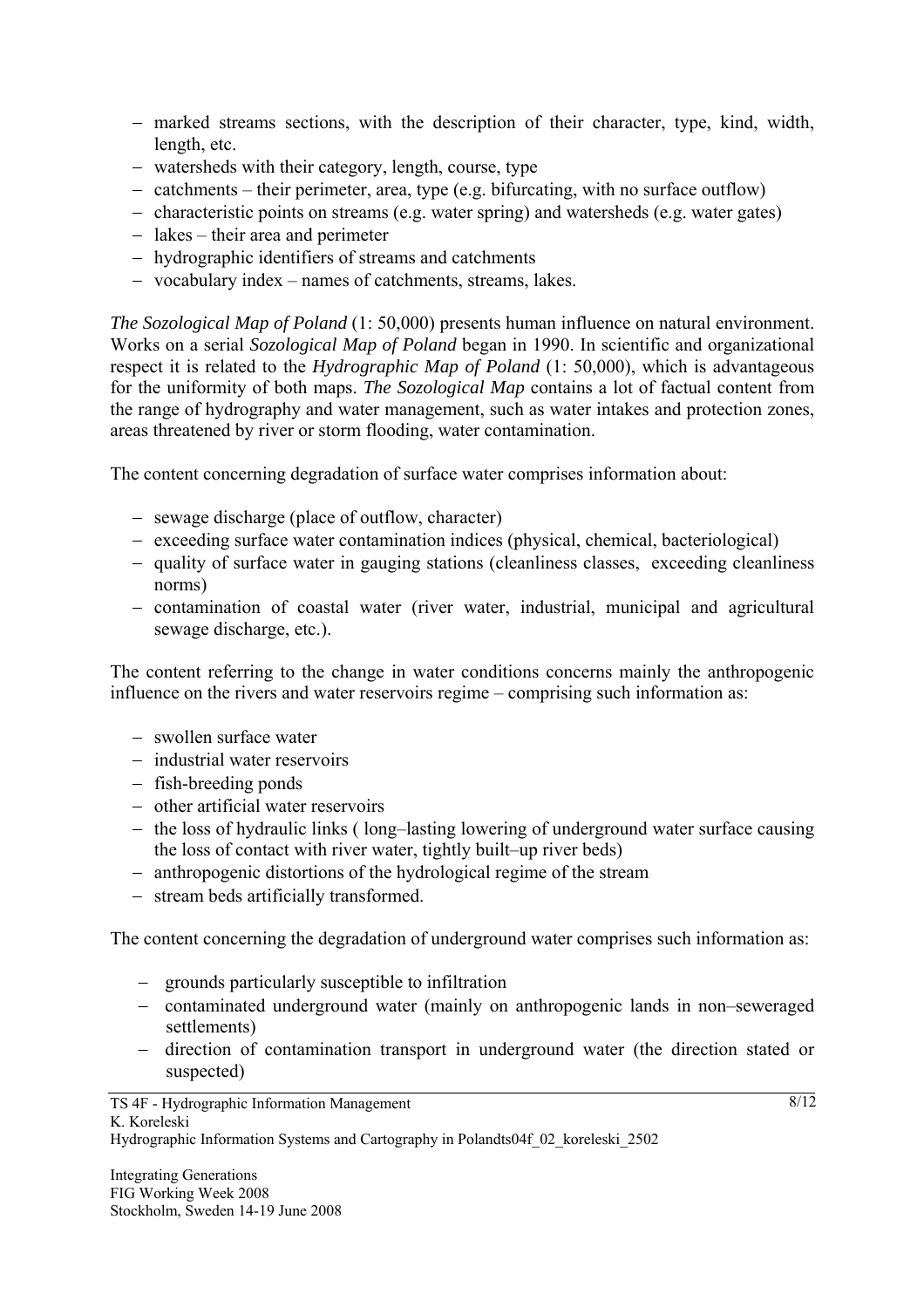- − underground water surface artificially lowered
- − depression sink (at present) on the areas of water intake, mining exploitation, etc.
- − renewability of underground water resources and their admissible management.

By the end of 2006 the total of 578 sheets of the *Sozological Map of Poland* have been accomplished, covering 53% of the area of Poland. Recently the sheets have been done on the VMap L2 foundation, basing on new technical directives GIS–4.

*The Hydrogeological Map of Poland* (1: 50,000) has been worked up by the State Institute of Geology in the years 1996 – 2004, commissioned by the Minister of the Environment. It is a serial map, accomplished in sheets, on the topographic foundation in the 1942 coordinate system, in the INTEGRAPH computer system. It has been created on the basis of the detailed *Geological Map of Poland* (1: 50,000). Altogether 1069 sheets of the *Hydrogeological Map* cover the whole area of the country.

This map is a cartographic projection of hydrogeological conditions, as well as these economical and sozological elements which are related to the threat to underground water and its renewal.

The content of the map comprises: the layout, quantitative characteristics, dynamics and quality of water, as well as the degree of the threat to this quality. The map contains the following information:

- − hydrogeological regionalization
- − watera bearing characteristics
- − hydrodynamics
- − quality of underground water (main usable water bearing level, water quality indices, contamination sources, river water purity classes)
- − degree of threat to underground water
- − representative water springs, bore holes, dug wells

Explanatory text for each sheet comprises such data as:

- − introduction
- − localization
- − climate, surface water
- − hydrogeological conditions
- − underground water quality
- − threat to water and water protection.

The text contains hydrogeological cross – sections and complementary maps (depths of the occurrence of the main water–bearing level, as well as its thickness and conductivity).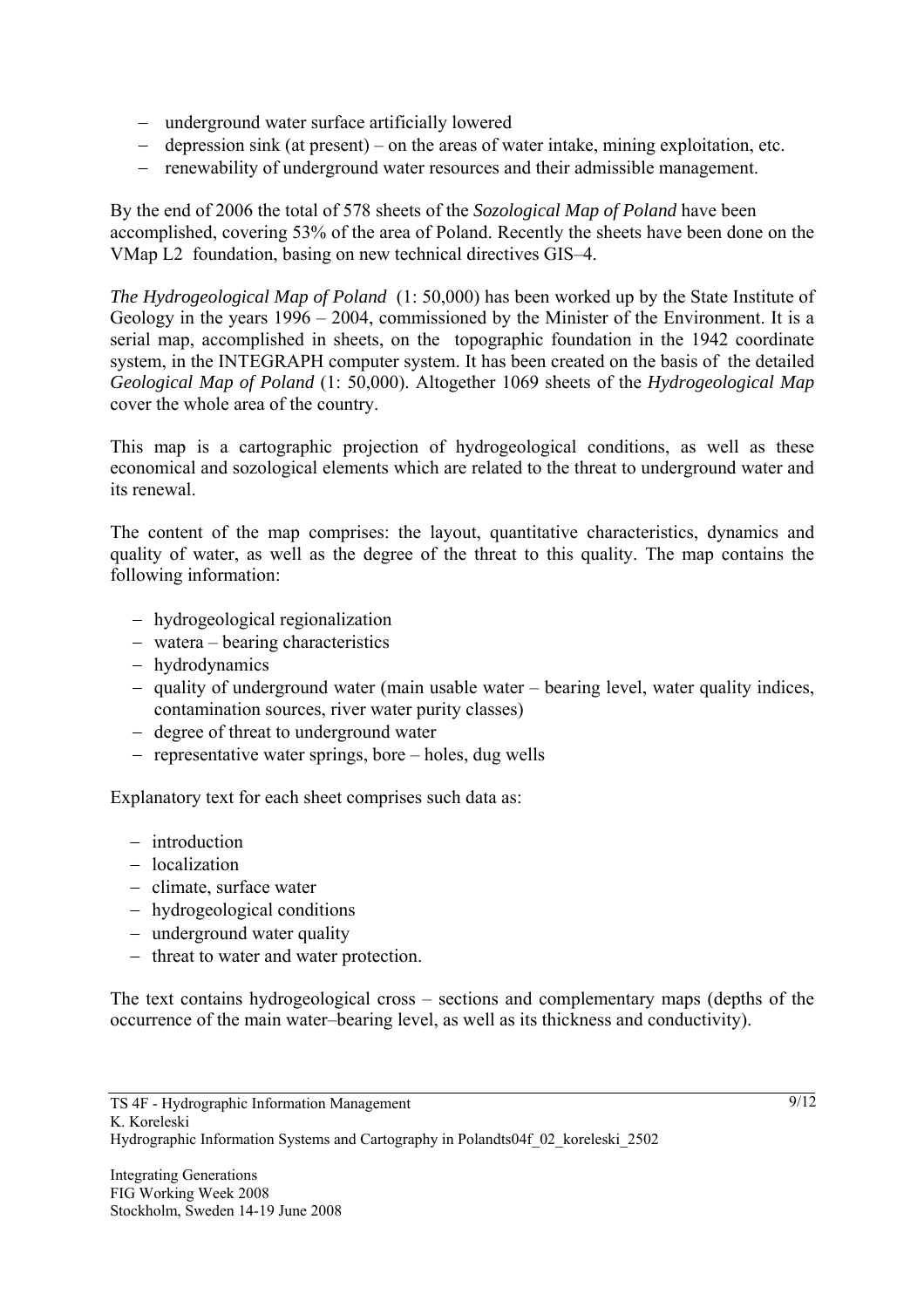The subject matter of hydrography and related to hydrography is also presented in various general maps, review maps or detailed maps: geological – environmental, geological – economical, and atlases.

For example, the *Geological – Economical Map* (1: 50,000), worked up since 1997, meets the requirements of GIS. Besides five thematic groups: minerals, mining and minerals processing, conditions of building substratum, protection of nature, landscape and monuments of culture, the map deals also with water and presents, among others, the chosen hydrogeological elements intrinsic for the protection of surface and underground water against irrational spatial management. For surface water the cleanliness class for river water is established. The borders of main reservoirs of underground water are designated, as well as the borders of areas of the degraded quality of underground water, borders of depression sinks and protection zones for spas and water intakes. For the sea–coastal zone a comprehensive legend has been introduced, comprising the issues concerning the dynamics of land and sea zones, as well as the hydrotechnical infrastructure. Each sheet of the map is accompanied by extensive explanatory text.

In the nineties, in the Institute for Land Reclamation and Grassland Farming a spatial information system was accomplished, concerning swamps and grasslands and destined for generating thematic maps and the creation of the *Atlas of the Swamps of Poland* – *natural and transformed.*, at the scale of 1: 300,000. The maps comprised in it are divided into sheets 1x1 geographical degree, in the 1942 coordinate system.

The factual content of the atlas consists of:

- − protected areas
- − outlines of swamps, considering: the occurrence of plant communities, type of swamps and the degree of anthropogenization, the area of swamps (below 10 ha, 10–50 ha, more than 50 ha).

−

*The Atlas of Swamps* contains two sets of thematic maps at the scale of 1:300,000 comprising the area of the whole country with legends, sheet index and factual introduction.

*The Atlas of the Hydrographic Division of Poland* (based on the *Map of Hydrographic Division of Poland* 1: 50,000), published by the Institute of Meteorology and Water Management in 2005, comprises 112 sheets at the scale of 1: 200,000 and the numerical – descriptive part (the characteristics of the hydrographic division of Poland, water network, watersheds, etc). The river network presented comprises 770 thousand objects (14 thousand of them being marked rivers), more than 29 thousand elementary catchments divided by watersheds up to category IX, 11 thousand of lakes of the area exceeding 100 ha, etc.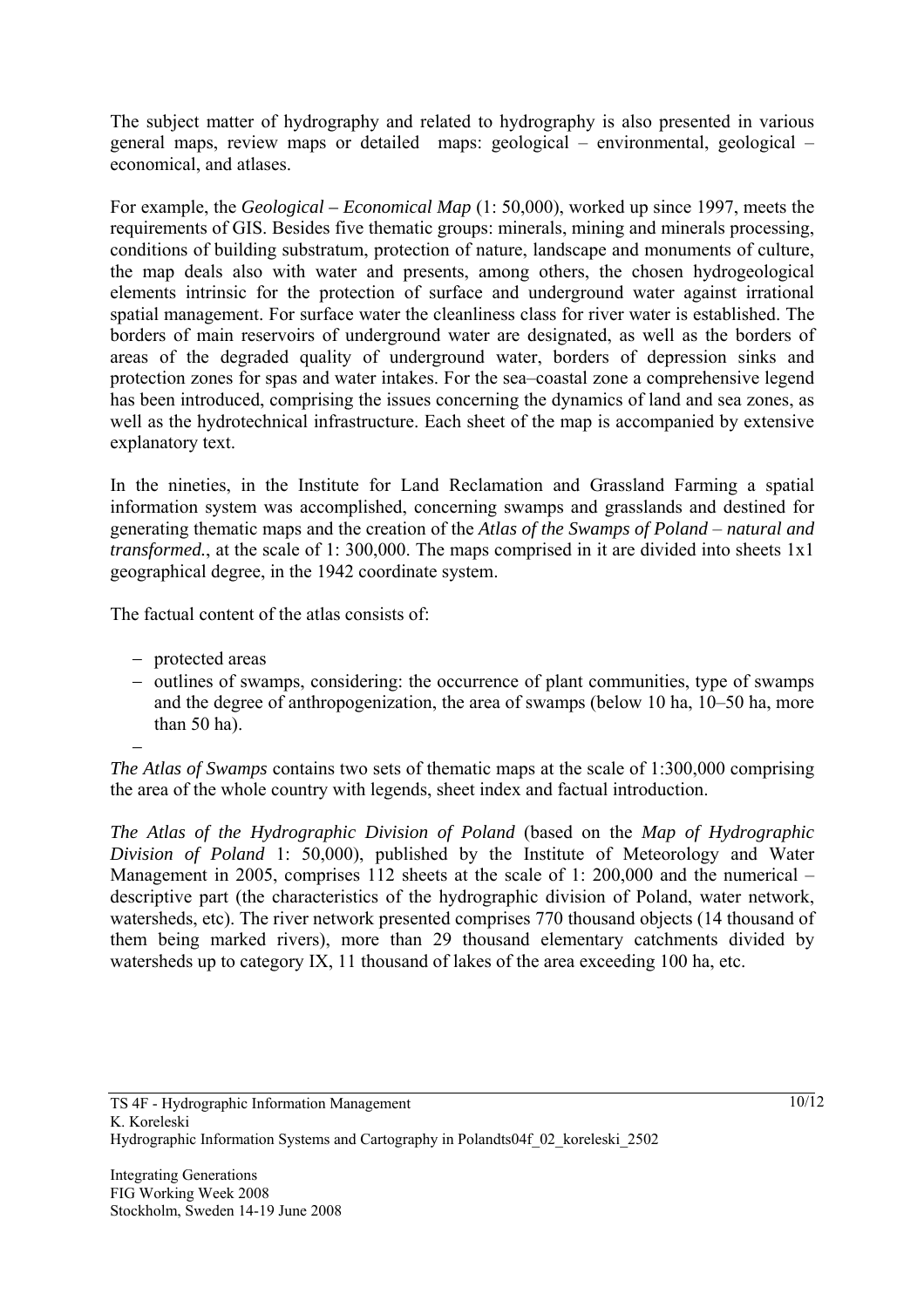#### **5. CONCLUSION**

The above presented review of spatial information systems and cartographic studies concerning water conditions proves that the issues discussed play a significant role in the implementation of sustainable development policy in Poland. Working up regional and local socio – economical and ecological policy has to be based on good diagnoses of natural environment resources, within which water holds, especially in Poland, a key position.

The range of fields in which hydrographic, hydrogeological and related to them information may be used is very wide and comprises, among others:

- − spatial planning and management
- − issuing decisions concerning localization of ventures troublesome for environment
- − planning investments in the range of water management
- − designing water intakes and protection zones
- − drawing up the listing of underground and surface water constituting the source of water supply
- − working up programmes for surface and underground water protection.

The contemporary spatial planning in Poland makes a wide use of the existing databases, information systems, cartographic documents, etc. concerning hydrography. This information is used in regional and local planning in the range of water management and protection [Koreleski 2005].

The deficit of water in Poland forces the economical approach to water management. In practice, unfortunately, this also means raising the price of water. For example, a proecological tax reform in Germany in the 90s was aimed at introducing such system of fines and bonuses that would promote the increase in the efficiency of resources management, including water. However, obtaining energy from unconventional sources (e.g. hydroelectric power plants) should be exempt from taxes. Such approach to the issue of water in economy, gradually implemented also in Poland, serves the realization of the principles of sustainable development.

#### **REFERENCES**

- Galon R. 1983. O nowych mapach geomorfologicznych i hydrograficznych Polski, Przegl. Geogr. t.55, z.1, pp. 3–12.
- Koreleski K. 1997. The Mapping of Agricultural Land in Poland. Proceedings–18th ICC, Stockholm, 23 – 27.06.1997, pp. 164–171.
- Koreleski K. 1999. Current Works on Environmental Cartography for Sustainable Development in Poland. Proceedings – 19th ICC, Ottawa, 14 – 21.08.1999, pp. 1655– 1659.

Koreleski K. 2001. Large–Scale Soil Maps as the Source of Spatial Information Concerning Environment. Proceedings – 20th ICC, Beijing,  $06 - 10.2001$ , pp. 444–450.